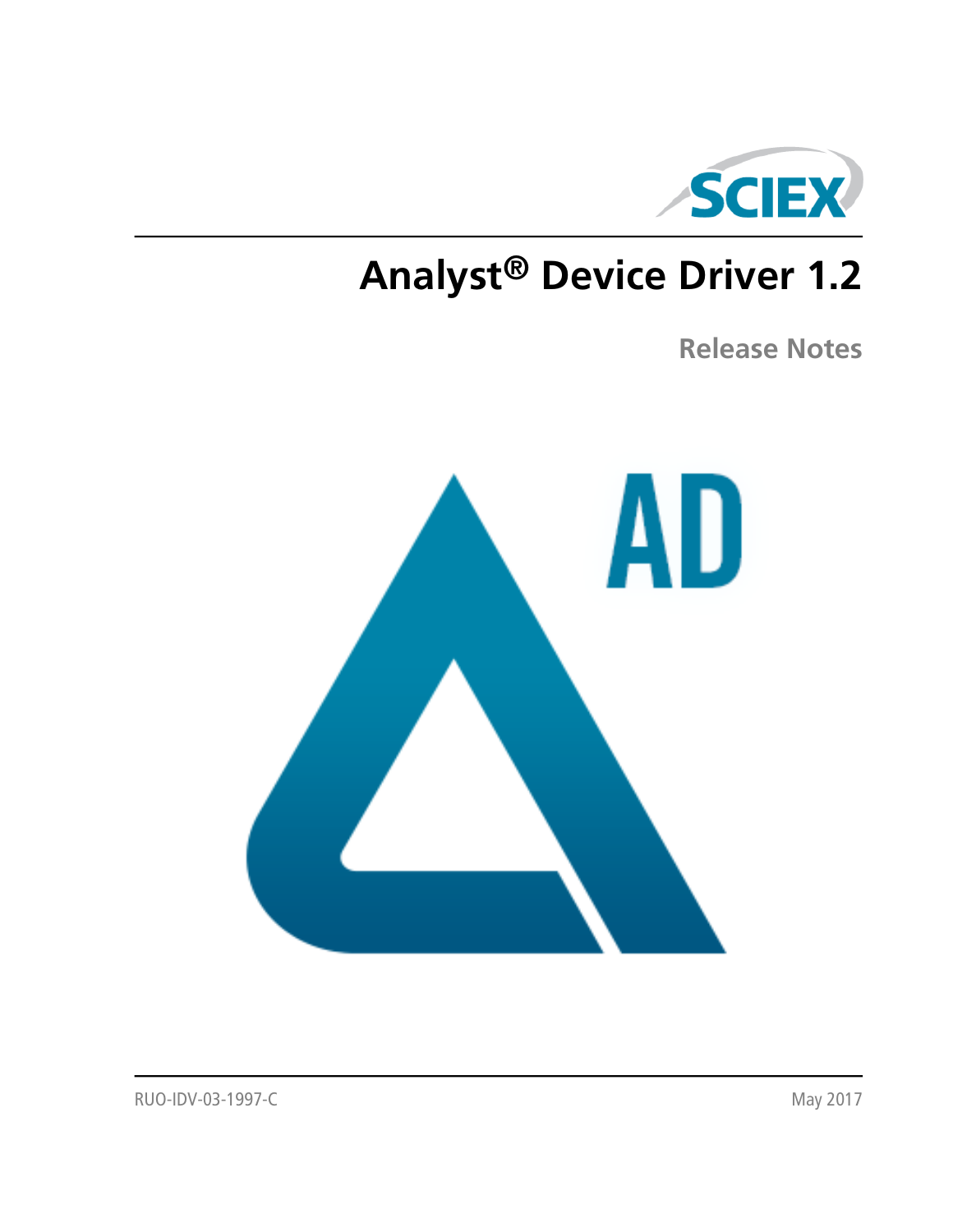This document is provided to customers who have purchased SCIEX equipment to use in the operation of such SCIEX equipment. This document is copyright protected and any reproduction of this document or any part of this document is strictly prohibited, except as SCIEX may authorize in writing.

Software that may be described in this document is furnished under a license agreement. It is against the law to copy, modify, or distribute the software on any medium, except as specifically allowed in the license agreement. Furthermore, the license agreement may prohibit the software from being disassembled, reverse engineered, or decompiled for any purpose. Warranties are as stated therein.

Portions of this document may make reference to other manufacturers and/or their products, which may contain parts whose names are registered as trademarks and/or function as trademarks of their respective owners. Any such use is intended only to designate those manufacturers' products as supplied by SCIEX for incorporation into its equipment and does not imply any right and/or license to use or permit others to use such manufacturers' and/or their product names as trademarks.

SCIEX warranties are limited to those express warranties provided at the time of sale or license of its products and are SCIEX's sole and exclusive representations, warranties, and obligations. SCIEX makes no other warranty of any kind whatsoever, expressed or implied, including without limitation, warranties of merchantability or fitness for a particular purpose, whether arising from a statute or otherwise in law or from a course of dealing or usage of trade, all of which are expressly disclaimed, and assumes no responsibility or contingent liability, including indirect or consequential damages, for any use by the purchaser or for any adverse circumstances arising therefrom.

**For research use only.** Not for use in diagnostic procedures.

AB Sciex is doing business as SCIEX.

The trademarks mentioned herein are the property of AB Sciex Pte. Ltd. or their respective owners.

AB SCIEX<sup>™</sup> is being used under license.

 $\circ$  2017 AB Sciex



AB Sciex Pte. Ltd. Blk 33, #04-06 Marsiling Ind Estate Road 3 Woodlands Central Indus. Estate. SINGAPORE 739256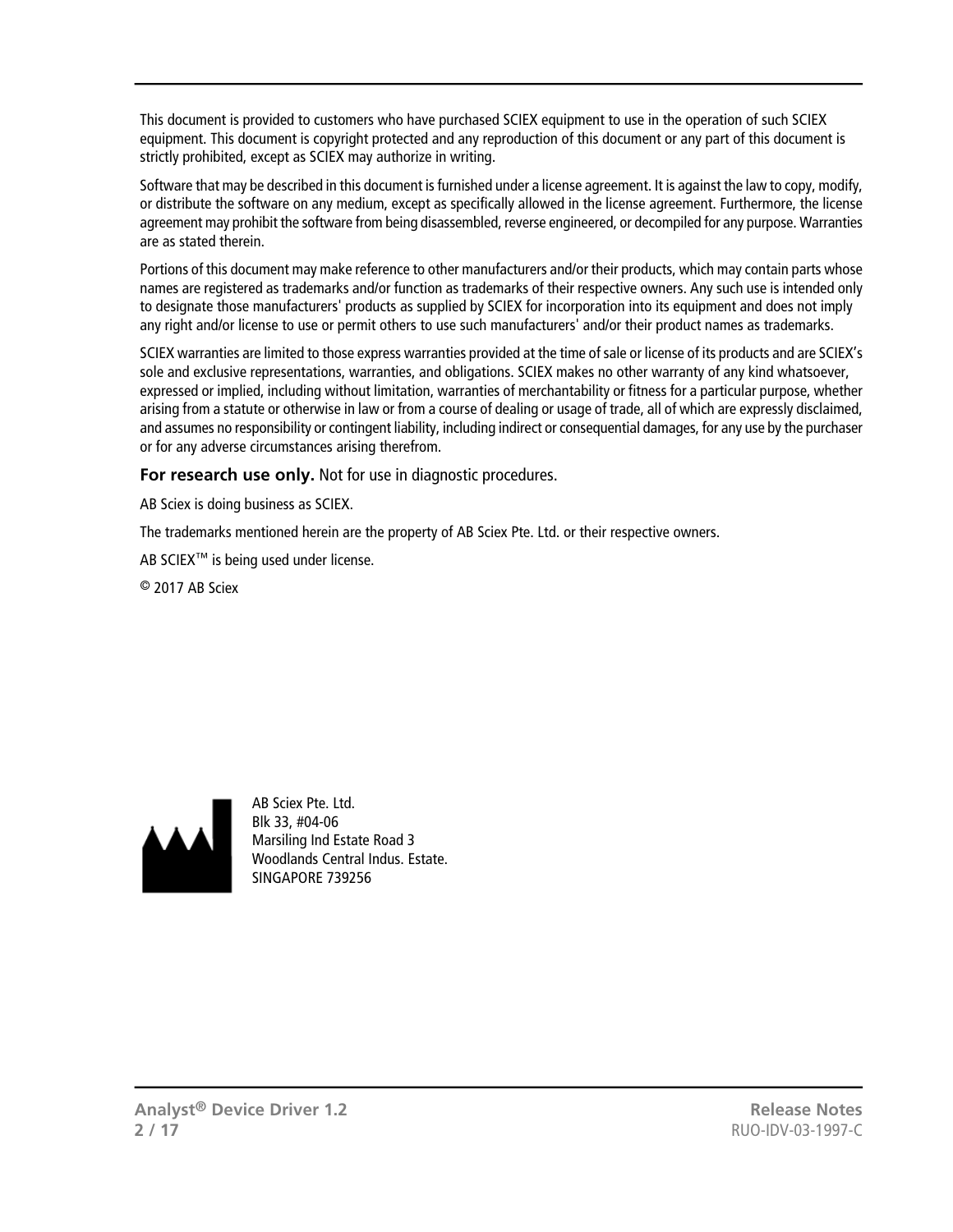## **Contents**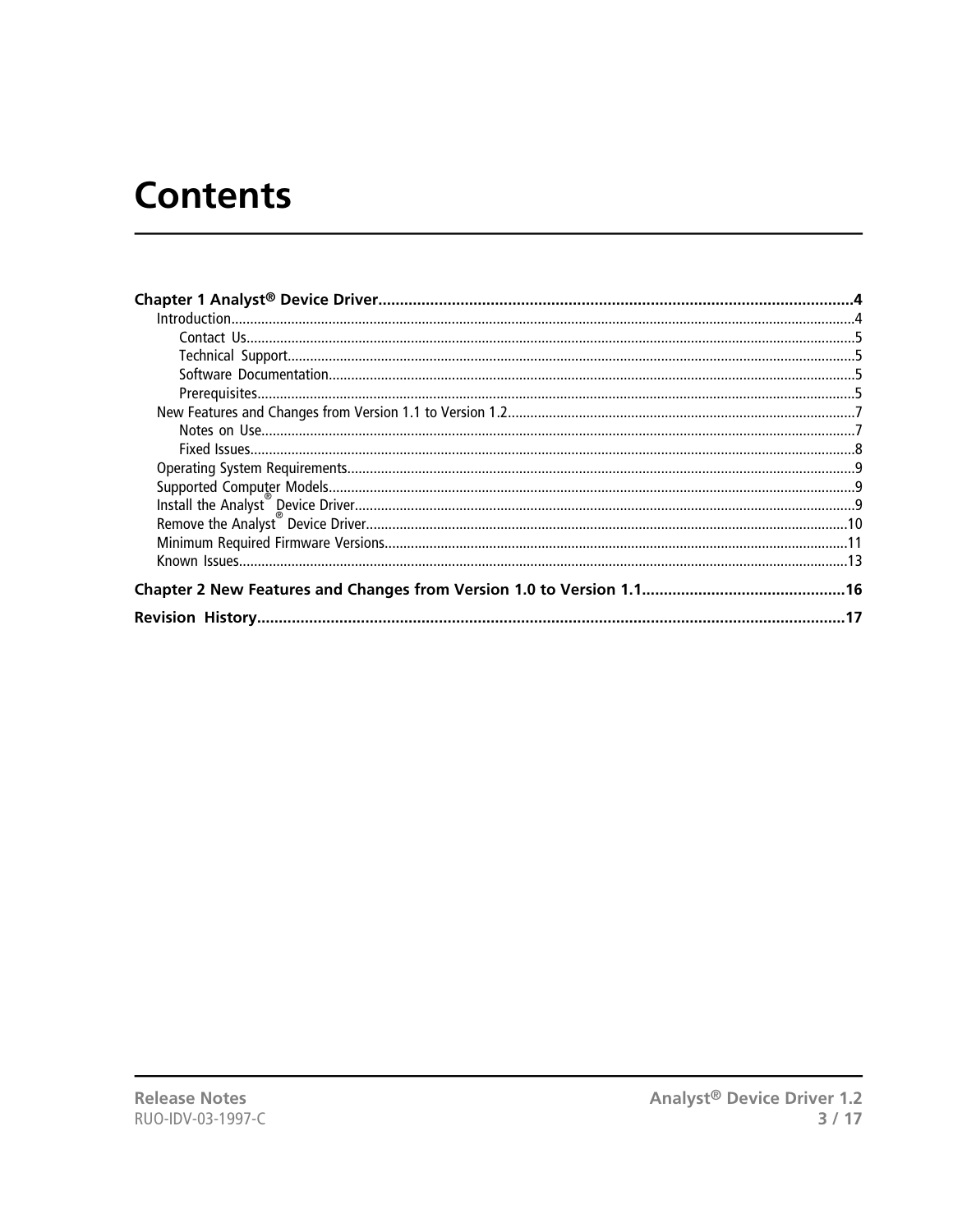## <span id="page-3-1"></span><span id="page-3-0"></span>**Introduction**

**READ THIS IMPORTANT NOTICE**: **This version of the Analyst® Device Driver replaces all previous versions of the Analyst® Device Driver and includes multiple high priority defect resolutions. Previous versions are no longer supported and customers are strongly encouraged to update to version 1.2. For more information about the specific defect resolutions, refer to the** *New Features and Changes* **sections for the version of the software currently installed.**

In this guide, the term Analyst® software refers to both the Analyst® and the Analyst® TF software.

The Analyst<sup>®</sup> Device Driver is an HPLC device control application for the Analyst<sup>®</sup> software. It controls SCIEX-supported Agilent LC devices and SCIEX-supported CTC PAL3 devices.

Note: While the Analyst<sup>®</sup> Device Driver supports the device series mentioned previously, it is intended for use with Agilent devices (1260,1290, and future series). If the Agilent devices are currently controlled through the Hardware Configuration Editor, then continue doing so unless newer Agilent devices are used in the same methods. Methods created previously without the Analyst® Device Driver must be updated or created again to add support for the Analyst® Device Driver-controlled devices.

This document provides information about and procedures for installing the Analyst® Device Driver. This document also describes the known issues in the Analyst® Device Driver.

To make sure that the installation is successful, read the Install the Analyst<sup>®</sup> [Device Driver on page 9](#page-8-2). For information about installing the Analyst® 1.6.2 (or higher) software, refer to the Analyst® Software *Installation* Guide. For information about installing the Analyst<sup>®</sup> TF 1.7.1 software with Components for LC Devices, refer to the *Analyst® TF 1.7.1 Software with Components for LC Devices Release Notes.*

**Note:** The Analyst<sup>®</sup> Device Driver is designed to interface the Analyst<sup>®</sup> software with the Agilent Instrument Control Framework, a new method to control newer Agilent devices. Most of the user interface shown within the Analyst® Device Driver, as well as user workflows, are provided by Agilent. These interfaces and workflows are described in the documentation that is provided with the Agilent devices. Familiarize yourself with these documents before using the Analyst® Device Driver to avoid confusion or configuration issues. The Agilent documentation refers to the use of Chemstation. Analyst® Device Driver can be substituted for Chemstation within these instructions.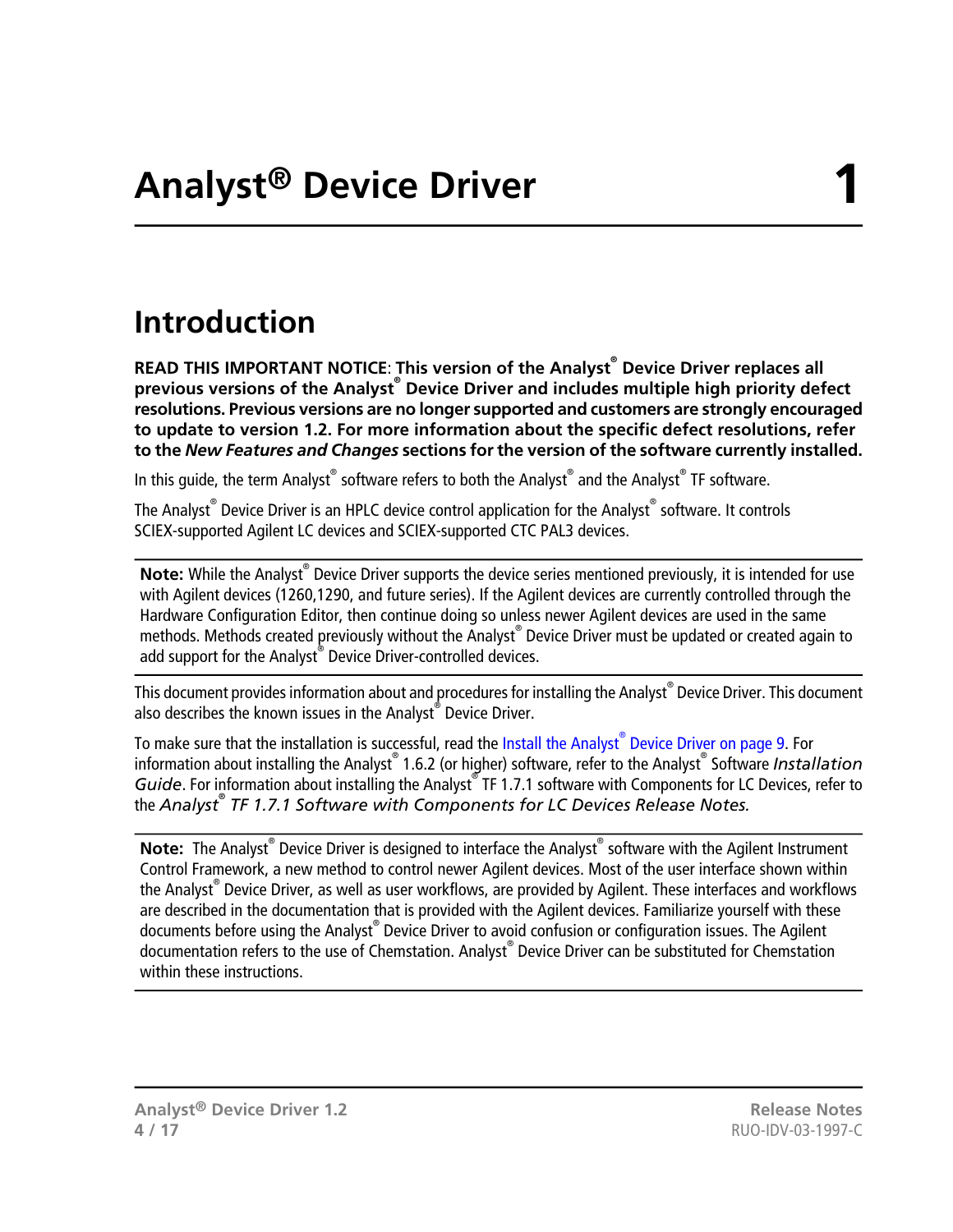### <span id="page-4-0"></span>**Contact Us**

### **SCIEX Support**

- [sciex.com/contact-us](https://sciex.com/contact-us)
- [sciex.com/request-support](https://sciex.com/request-support)

### **Customer Training**

- In North America: [NA.CustomerTraining@sciex.com](mailto:NA.CustomerTraining@sciex.com)
- In Europe: [Europe.CustomerTraining@sciex.com](mailto:Europe.CustomerTraining@sciex.com)
- Outside the EU and North America, visit [sciex.com/education](https://sciex.com/education) for contact information.

### **Online Learning Center**

<span id="page-4-1"></span>• SCIEX**[University](https://training.sciex.com)**

### **Technical Support**

<span id="page-4-2"></span>SCIEX and its representatives maintain a staff of fully-trained service and technical specialists located throughout the world. They can answer questions about the system or any technical issues that might arise. For more information, visit the website at [sciex.com.](https://sciex.com)

### **Software Documentation**

The Analyst $^\circ$  Device Driver software documentation is automatically installed with the software and can be found in the following locations:

- **Start menu**: **All Programs > AB SCIEX > Analyst Device Driver**
- **Application folder**: C:\Program Files\Analyst\Help (Windows 7, 32-bit operating systems)
- **Application folder**: C:\Program Files (x86)\Analyst\Help (Windows 7, 64-bit operating system)

The following documents are created by the first installation of the Analyst<sup>®</sup> Device Driver:

- **Start > All Programs > AB SCIEX > Analyst Device Driver**
	- Analyst® Device Driver *Release Notes*
	- Analyst® Device Driver *Tutorial*

<span id="page-4-3"></span>Note: If the existing Analyst<sup>®</sup> Device Driver software is upgraded, then the previous versions of these two documents are replaced.

### **Prerequisites**

• To install the Analyst<sup>®</sup> Device Driver, you must have Administrator privileges on the workstation.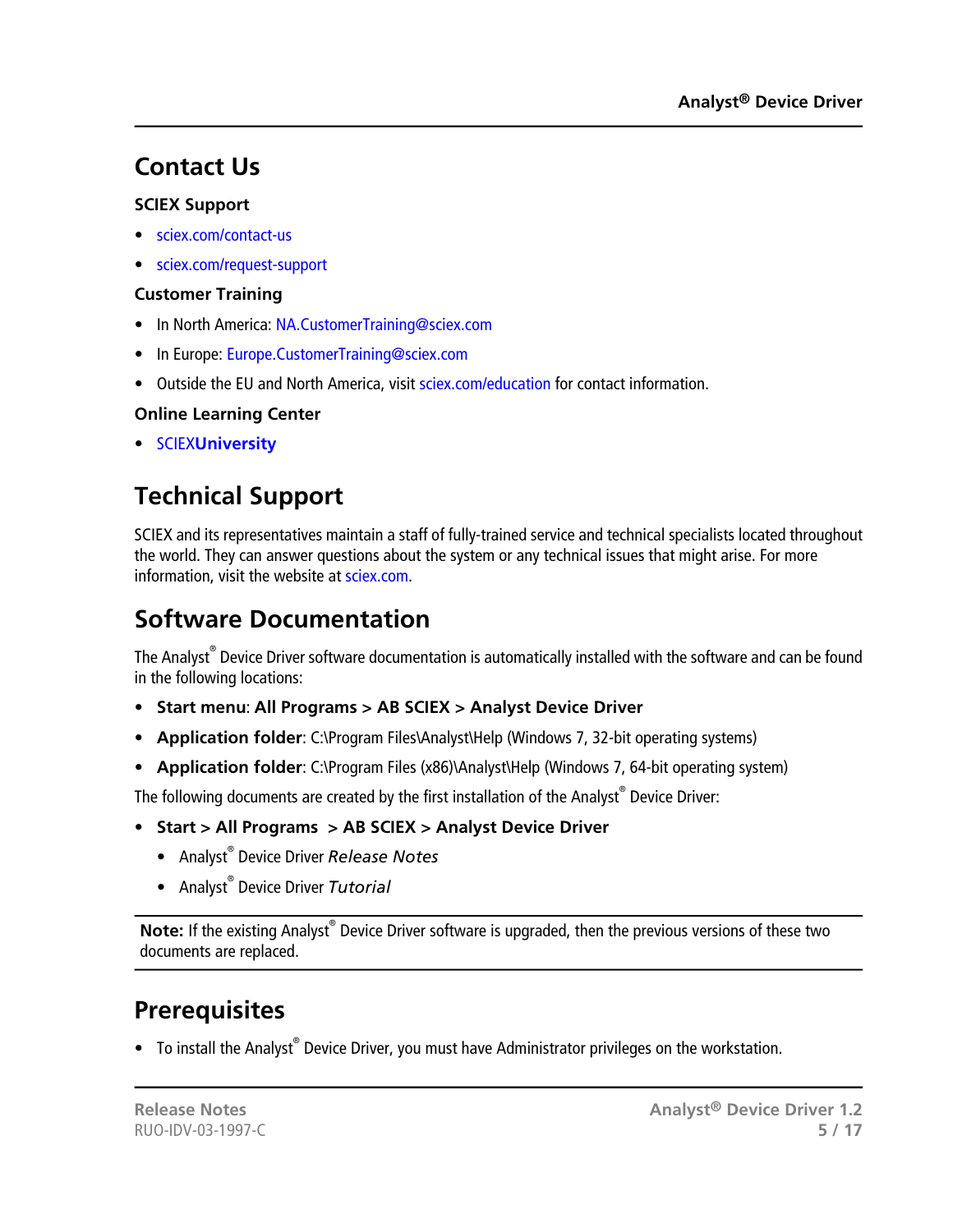- The Analyst® 1.6.2 (or higher) software or the Analyst® TF 1.7.1 Software with Components for LC Devices must be installed on workstations where the Analyst® Device Driver is to be installed.
- The hardware profile is deactivated.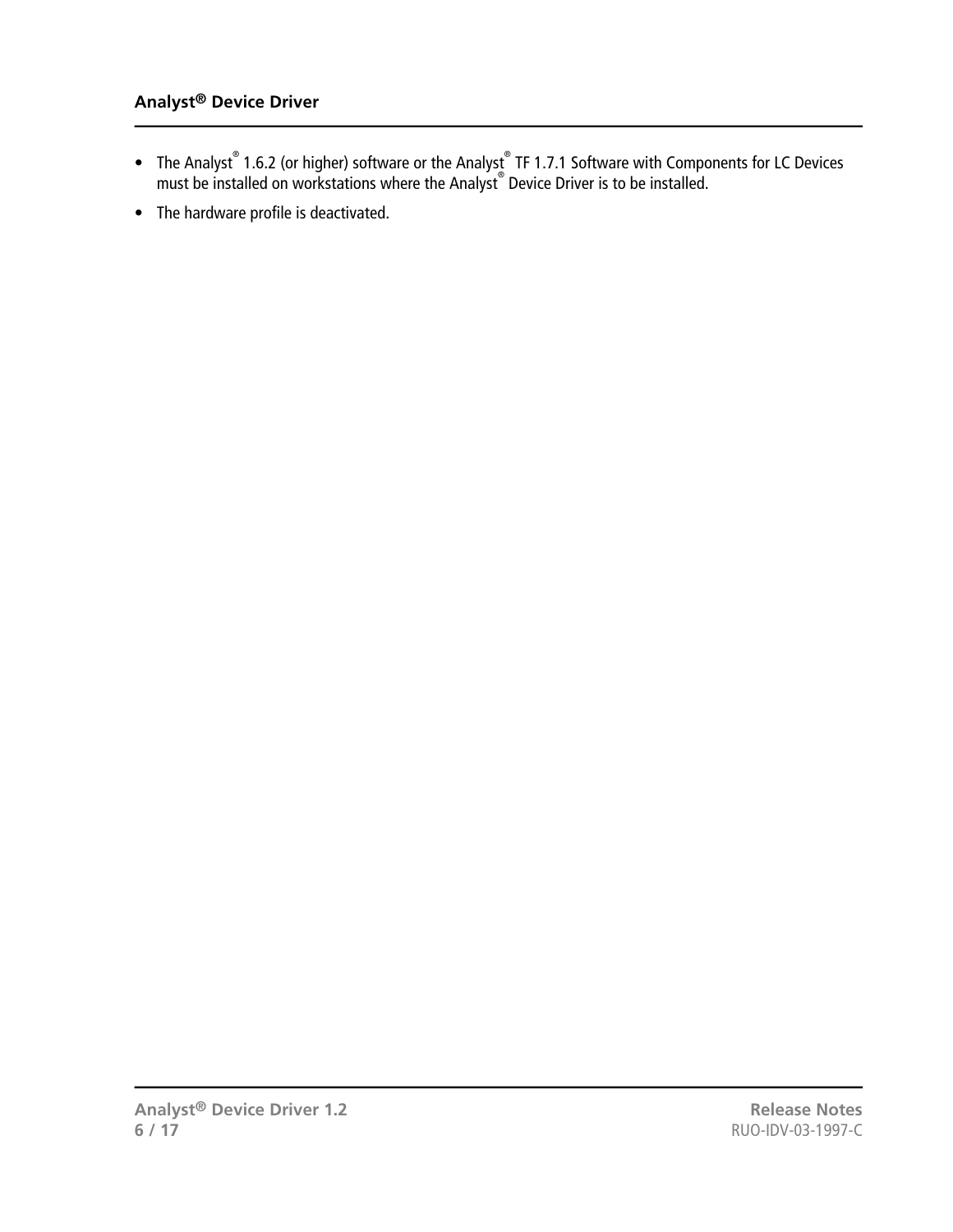## <span id="page-6-0"></span>**New Features and Changes from Version 1.1 to Version 1.2**

- Analyst<sup>®</sup> Device Driver 1.2 adds support for the Analyst<sup>®</sup> TF 1.7.1 Software with Components for LC Devices or higher software. (AN-959)
- CTC PAL3 devices are now supported.
- Agilent trays with vial sequence ordering using columns or rows are now supported.
- Custom plates are supported.
- The Save and Save As options have been added to the Analyst® Device Driver software Method Editor. LC parameters can now be saved to existing method files. (AN-938)
- Direct control of the devices can be accessed through the Status window. After opening the Status window, users can right-click in the window to access the device controls. (AN-911)
- <span id="page-6-1"></span>• Agilent 1260 Infinity II Vialsampler G7129A and Agilent 1290 Infinity II Vialsampler G7129B using 66-vial plates, 18-vial plates, or 50-vial plates, are now supported.

### **Notes on Use**

- Any changes made to the hardware configuration, for example, adding a new drawer, will affect the existing methods. Existing methods might not be compatible with the new hardware configuration and should be created again.
- Any physical impact to the CTC PAL3 autosampler, such as a drawer hitting an object or an arm hitting or being stopped by an external object, might cause the system to stop responding correctly. If this issue occurs, then the whole system might need to be re-calibrated before it can be used again. Re-calibration can be performed using the hand-held device.
- The Analyst® Device Driver has been developed and tested for use with the Agilent Instrument Control Framework (ICF) version 02.04 (version 2.4.124 in Windows Programs and Features) and the Agilent Instrument Control Framework - LC Drivers A.02.14 SP1 (version 2.14.115 in Windows Programs and Features). To control Agilent devices that are released after the Analyst® Device Driver is released, users are able to update the versions of the ICF and the LC Drivers installed on the computer. While it is expected that these updates will not interfere with the functioning of the Analyst® Device Driver, it is recommended that users validate their system for use after installing any updates to either the ICF or LC Driver packages.
- If the Analyst<sup>®</sup> software loses communication with the LC devices, for example if the Ethernet cable is accidentally disconnected, then it is possible that the pump flow will not stop, or the column oven will remain heated at the set temperature, potentially causing the pump to run dry. We recommend that the cables are inspected to make sure that the connections are secure.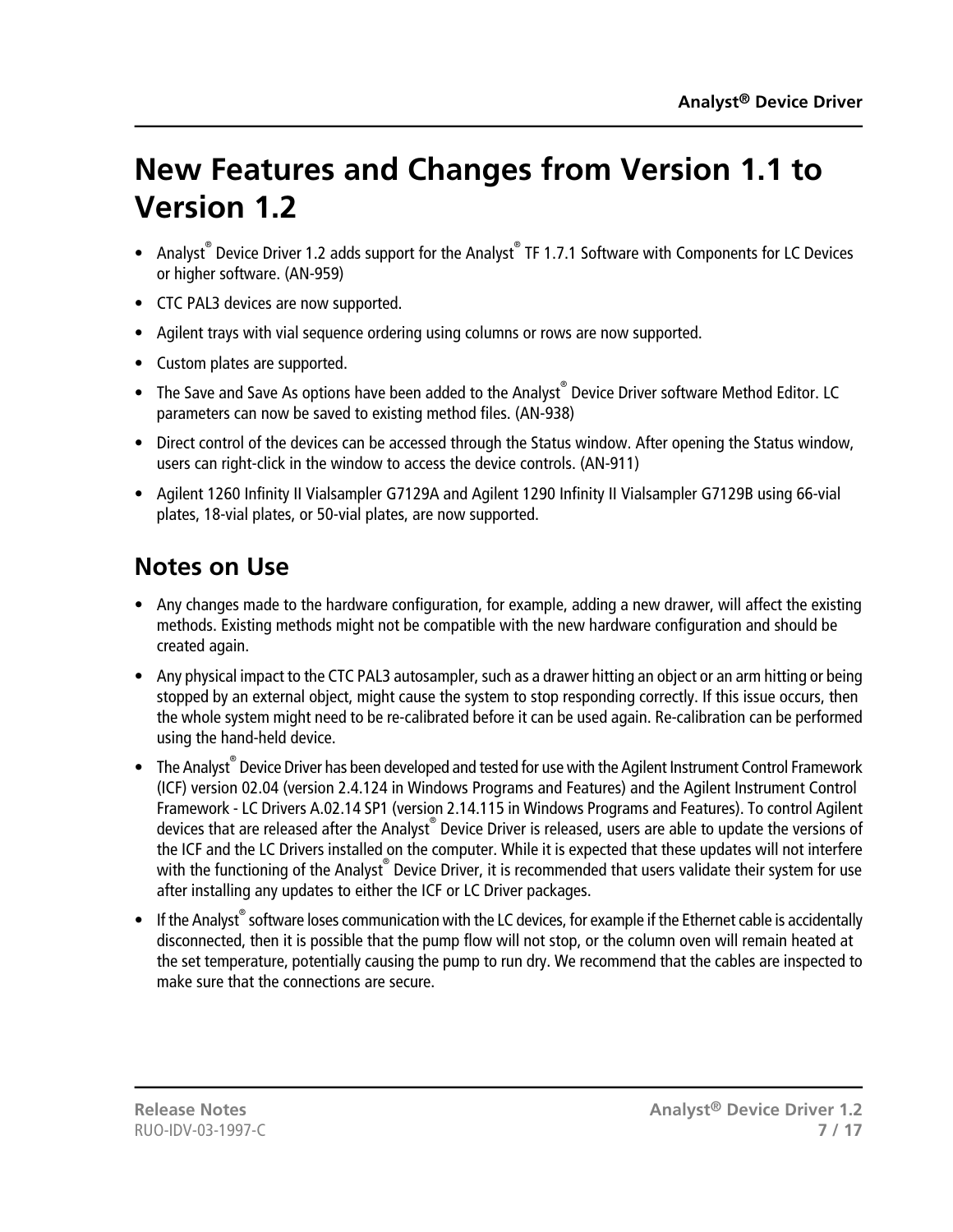- If pumps are used to record the pressure, then the first channels (1 or 2, depending on how many pumps are used) should be reserved for the pumps and the ADC should be configured to monitor the rest of the channels—up to 16 in total. (AN-988)
- The software does not validate racks in CTC PAL3 autosamplers. Users can select a different rack or plate other than the one selected in the autosampler and injection is still triggered. To avoid any issues, make sure that the rack or plate in the autosampler matches the rack or plate selected in the Batch before starting acquisition. (AN-994)
- The software does not validate racks in Agilent autosamplers. Users can select a different rack or plate other than the one selected in the autosampler and injection is still triggered. To avoid any issues, make sure that the rack or plate in the autosampler matches the rack or plate selected in the Batch before starting acquisition. (AN-995)
- Agilent autosampler plates have been added to the database to indicate whether the sequencing order of the vials is by row or column. The added plates are: 54VialGenPlateR (row), 96VialGenPlateC (column), and 384VialGenPlateC (column). (AN-1031)
- If more than one detector wavelength in the Analyst® Device Driver method is selected, then the trace is shown as a summed Total Wavelength Chromatogram (TWC). The TWC is a sum of all of the traces for all of the selected channels in the method. To show a specific trace, select the entire TWC, and then click **Explore > Extract Wavelength > Use Dialog**. Type the same wavelength in the Start and Stop fields. A new pane showing the trace opens.
- Only five of the eight signal channels in the Agilent DAD Infinity II can be used in a method. If more than five signal channels are selected, then a message is shown advising the user to select the channels again. (AN-1030)
- An error message is shown when the user attempts to save methods to different project locations or open methods from different project locations. Method files can only be saved or opened from the current Analyst<sup>®</sup> software project location. (AN-923)
- The File Info now records the size of the needle or the size of the loop used during acquisition. (AN-904)
- <span id="page-7-0"></span>• Hardware configurations that include the Agilent Multisampler Infinity II with the dual-needle option require additional time for purging before the mass spectrometer goes to Ready status. **Tip**: Reducing the flow rate but keeping the same gradient for the equilibration method can reduce the purging time. (AN-1042)

### **Fixed Issues**

#### **The Analyst® Device Driver status might not switch to the Control mode after the user deactivates the hardware profile (ATF-604)**

This issue has been fixed in version 1.2. Direct control becomes available after the hardware profile is activated.

#### **Custom plates are not added to the Location tab in the Batch Editor in version 1.1 (AN-898)**

In version 1.1, users were unable to use the RackBuilder.exe to add custom plates to the Batch Editor. In version 1.2, users can now add custom plates to the Batch Editor.

### **Users can append changes to the LC parameters in a method to non-existent files (AN-837)**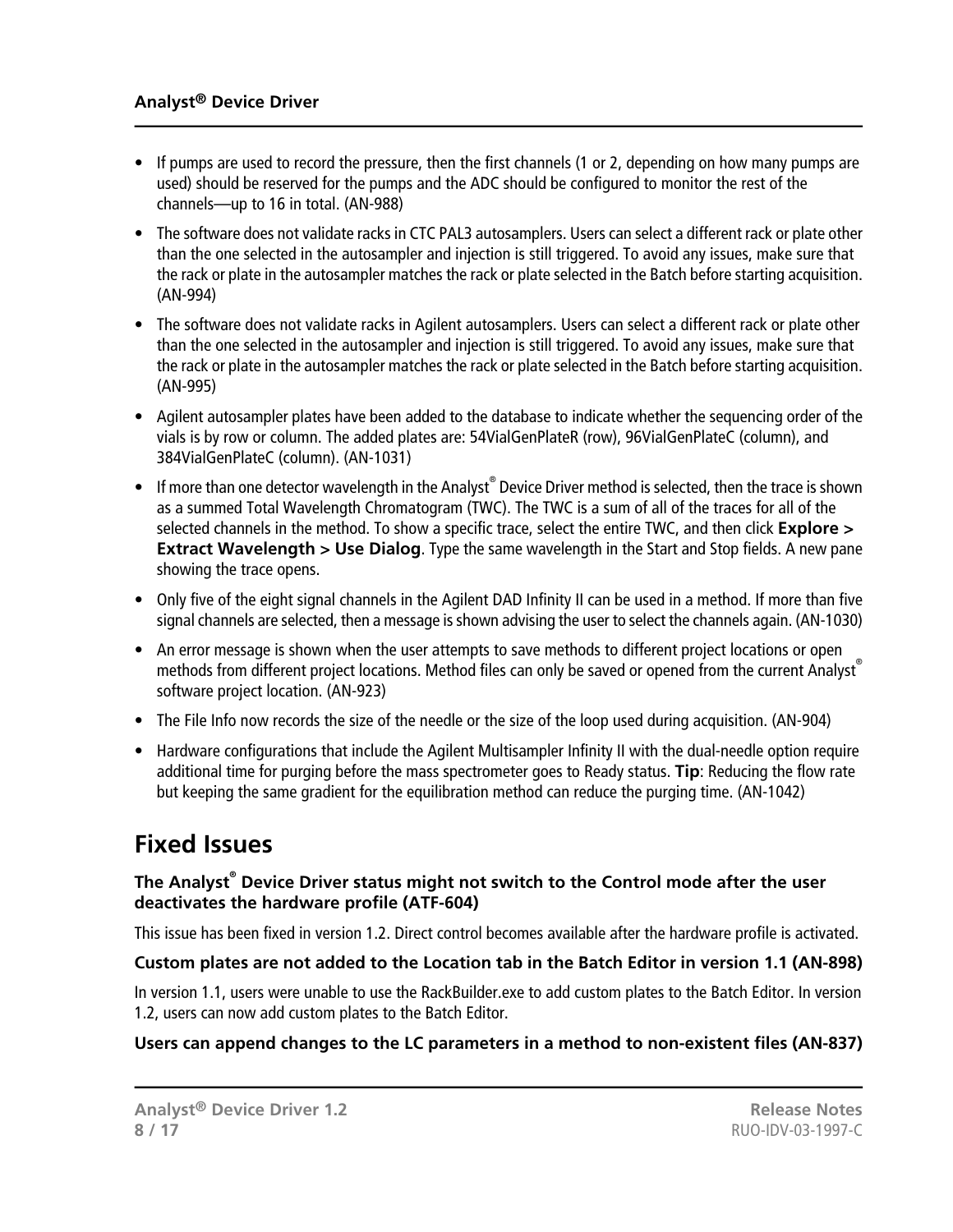<span id="page-8-0"></span>Changes to LC parameters can now only be appended to existing method files.

## **Operating System Requirements**

The Analyst $^\circ$  Device Driver requires one of the following operating systems:

- Microsoft Windows 7 SP1 (32-bit)
- <span id="page-8-1"></span>• Microsoft Windows 7 SP1 (64-bit)

## **Supported Computer Models**

The Analyst<sup>®</sup> Device Driver is supported on the following computers: Analyst® software

- Dell Optiplex 9010
- Dell Optiplex 990
- Dell Optiplex XE2

Analyst® TF software

- <span id="page-8-2"></span>• Dell Precision T3600
- Dell Precision T5810

## **Install the Analyst® Device Driver**

**Note:** To retain any custom plates created in previous versions of the Analyst® Device Driver, create a backup of the sample database before removing or upgrading the existing version of the Analyst® Device Driver. Refer to Remove the Analyst<sup>®</sup> [Device Driver on page 10.](#page-9-0)

- 1. Read these release notes.
- 2. Make sure that the [Prerequisites](#page-4-3) are satisfied.
- 3. Make sure that the user installing the Analyst® Device Driver has the same Administrator privileges as the user who installed the Analyst<sup>®</sup> software.
- 4. Download the Analyst<sup>®</sup> Device Driver web download package (*AnalystDeviceDriver1\_2.zip*) on the system from [https://sciex.com/products/software/analyst-software.](https://sciex.com/products/software/analyst-software)
- 5. Extract the files from the compressed package to the local hard drive.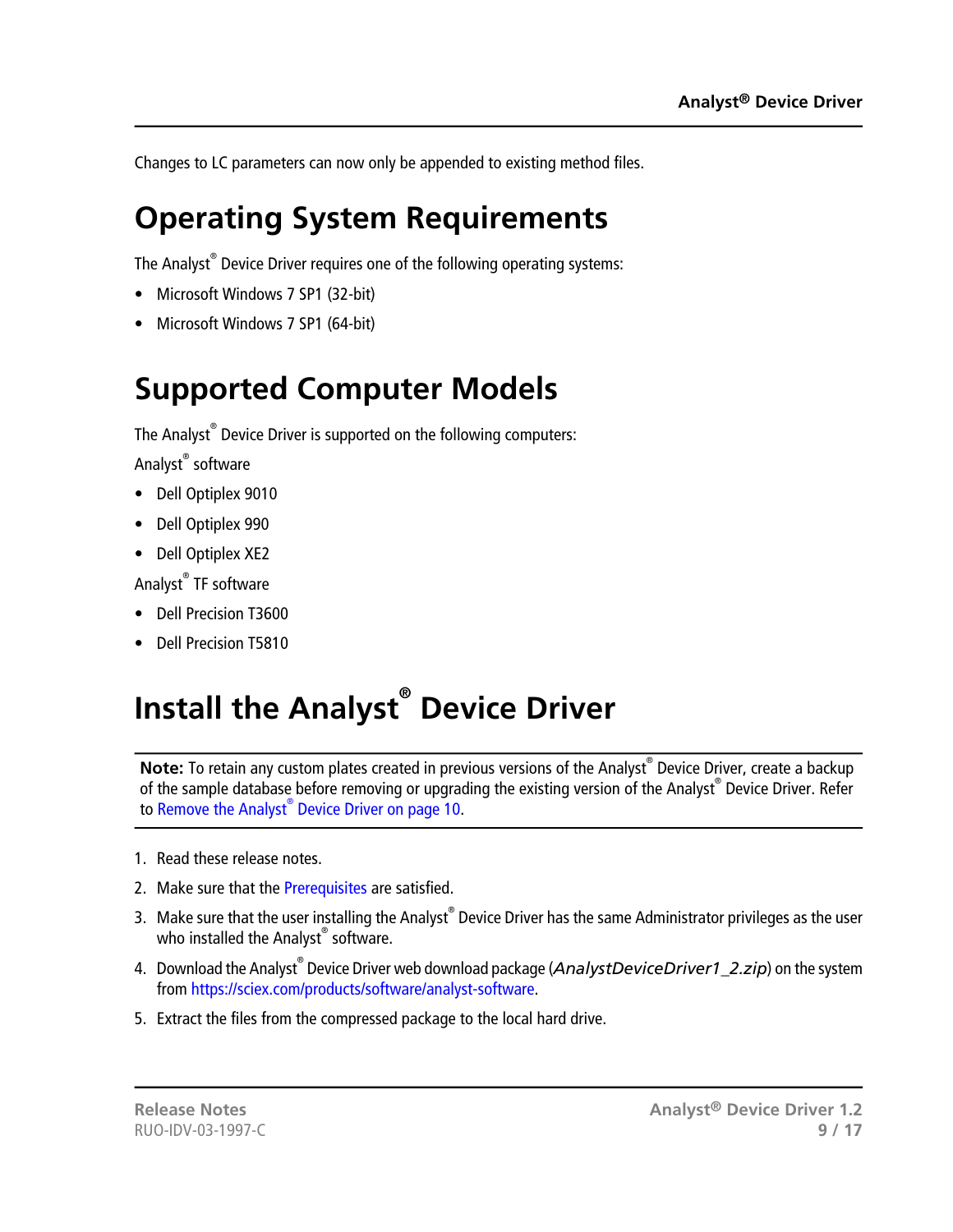- a. Right-click the downloaded file *AnalystDeviceDriver1\_2.zip*, and then select the **Extract All** option.
- b. Select an accessible folder on the local computer to extract the zipped files.

**Note:** This will make sure that all of the files are properly extracted.

- 6. Navigate to the folder where the contents of the *AnalystDeviceDriver1\_2.zip* file were extracted.
- 7. Double-click **setup.exe** .

The Installation Wizard opens.

8. Follow the instructions provided in the wizard.

After successful installation, in the Programs and Features area of the Windows 7 Control Panel, users will see the following entries:

- Agilent Instrument Control Framework
- Agilent Instrument Control Framework LC Drivers
- Analyst<sup>®</sup> Device Driver
- CTC PAL3 drive

and either the Analyst® 1.6.2 Patch for ADD 1.2 or Analyst® 1.6.3 Patch for ADD 1.2 if the Analyst® Device Driver is installed on top of the Analyst® software.

<span id="page-9-0"></span>If the Analyst<sup>®</sup> Device Driver is installed on top of the Analyst<sup>®</sup> TF software, then the Analyst<sup>®</sup> Patch for ADD is not installed. The Analyst® TF software installation does not include the two Analyst® Device Driver software patches.

## **Remove the Analyst® Device Driver**

- 1. Deactivate the hardware profile containing the Analyst® Device Driver (ADD) software application in the Analyst® software.
- 2. Using the Programs and Features utility in the Windows 7 Control Panel, click **Remove** for the Analyst® Device Driver.

The uninstall wizard starts.

3. Follow the instructions on the screen.

The Analyst® Device Driver is removed.

**Note:** The following items are not removed but will be updated if required by the wizard: Agilent Instrument Control Framework and the Agilent Instrument Control Framework - LC Drivers or CTC PAL3 drivers.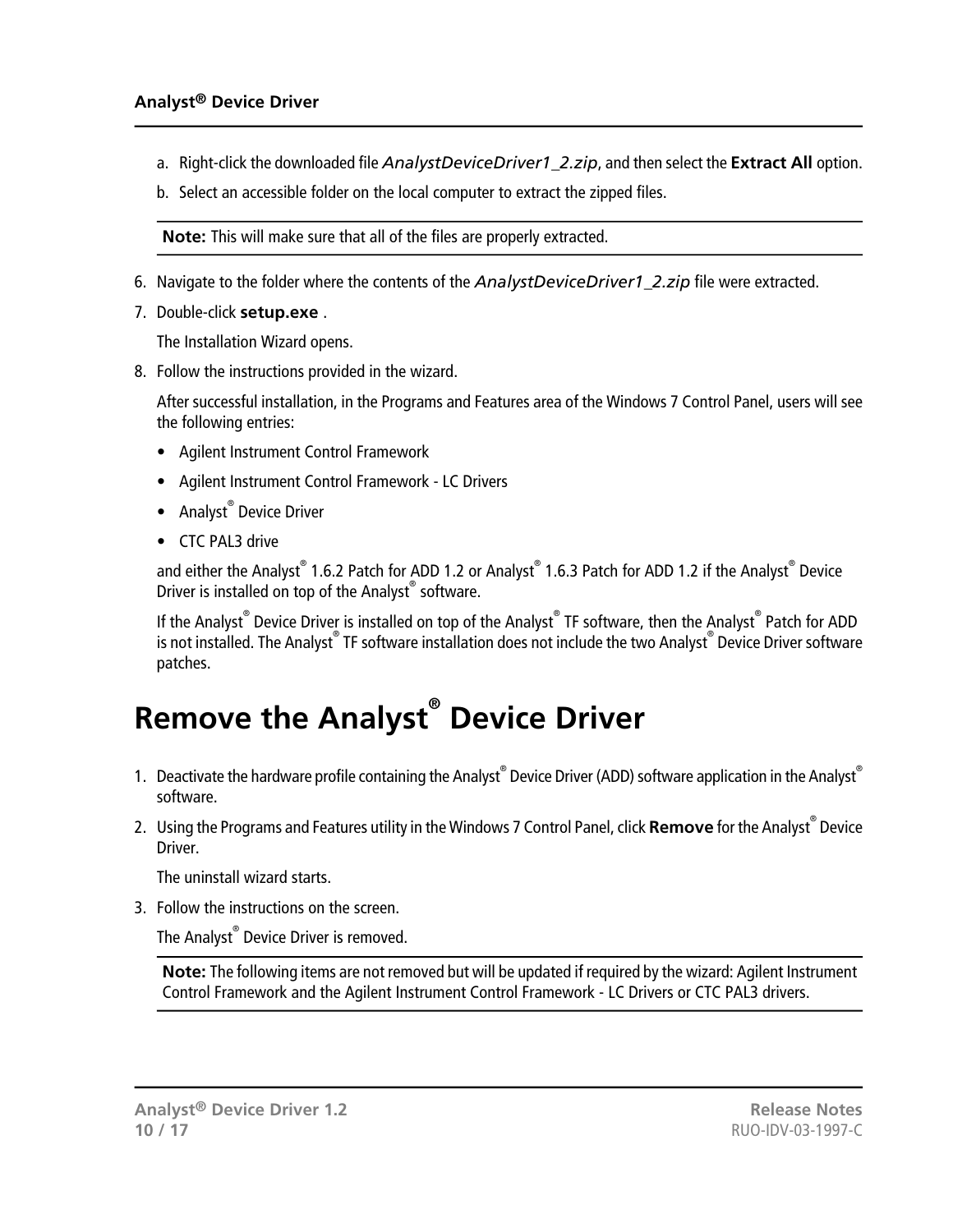## <span id="page-10-0"></span>**Minimum Required Firmware Versions**

In the previous documentation for the software, guidance was given regarding supported firmware versions for Agilent and CTC PAL3 devices. With the release of the Analyst® Device Driver, this practice has been discontinued. When controlling devices through the Analyst® Device Driver, communication with the devices themselves is handled through the Agilent Instrument Control Framework (ICF). As a result, the Analyst® software no longer communicates directly with the device. Because of this, the required revision of the firmware is no longer governed through the Analyst® software, but rather by the ICF itself. Each new release of ICF might change the required version of the firmware for a given device. This is beyond the control of the Analyst® software. The ICF and LC Driver release notes as well as the CTC PAL3 user guide (Agilent Control Framework Release Information A.02.04.pdf, LC Driver Release Note A0214.pdf, and PAL3 User Manual Edition 8.pdf) are distributed with the Analyst® Device Driver. These documents provide the minimum firmware revision required to use devices supported by ICF. Users should refer to these document before selecting the firmware revision to be used with the Analyst® Device Driver on their device.

|                                                  | Autosampler         | Pump | Oven | <b>Detector</b> | <b>Controller</b> | <b>Valve</b> |
|--------------------------------------------------|---------------------|------|------|-----------------|-------------------|--------------|
| <b>CTC PAL</b>                                   |                     |      |      |                 |                   |              |
| <b>CTC PAL3 RSI</b>                              | 2.4.16279           | N/A  | N/A  | N/A             | N/A               | N/A          |
| <b>CTC PAL3 RTC</b>                              | 2.3.16151           | N/A  | N/A  | N/A             | N/A               | N/A          |
| <b>CTC PAL-xt</b>                                | 4.1.3               | N/A  | N/A  | N/A             | N/A               | N/A          |
| <b>Agilent</b>                                   |                     |      |      |                 |                   |              |
| Agilent 1260<br>Inf<br>Multisampler<br>G7167A    | D.06.78/<br>D.07.16 | N/A  | N/A  | N/A             | N/A               | N/A          |
| Agilent 1260<br>Inf II<br>Vialsampler<br>G7129A  | D.07.12             | N/A  | N/A  | N/A             | N/A               | N/A          |
| Agilent 1290<br>Inf II<br>Multisampler<br>G7167B | D.07.17             | N/A  | N/A  | N/A             | N/A               | N/A          |

If the installed version of the ICF is changed or updated, then the minimum firmware revision might also change. Users should refer to the documentation accompanying any future ICF updates for information on minimum firmware versions.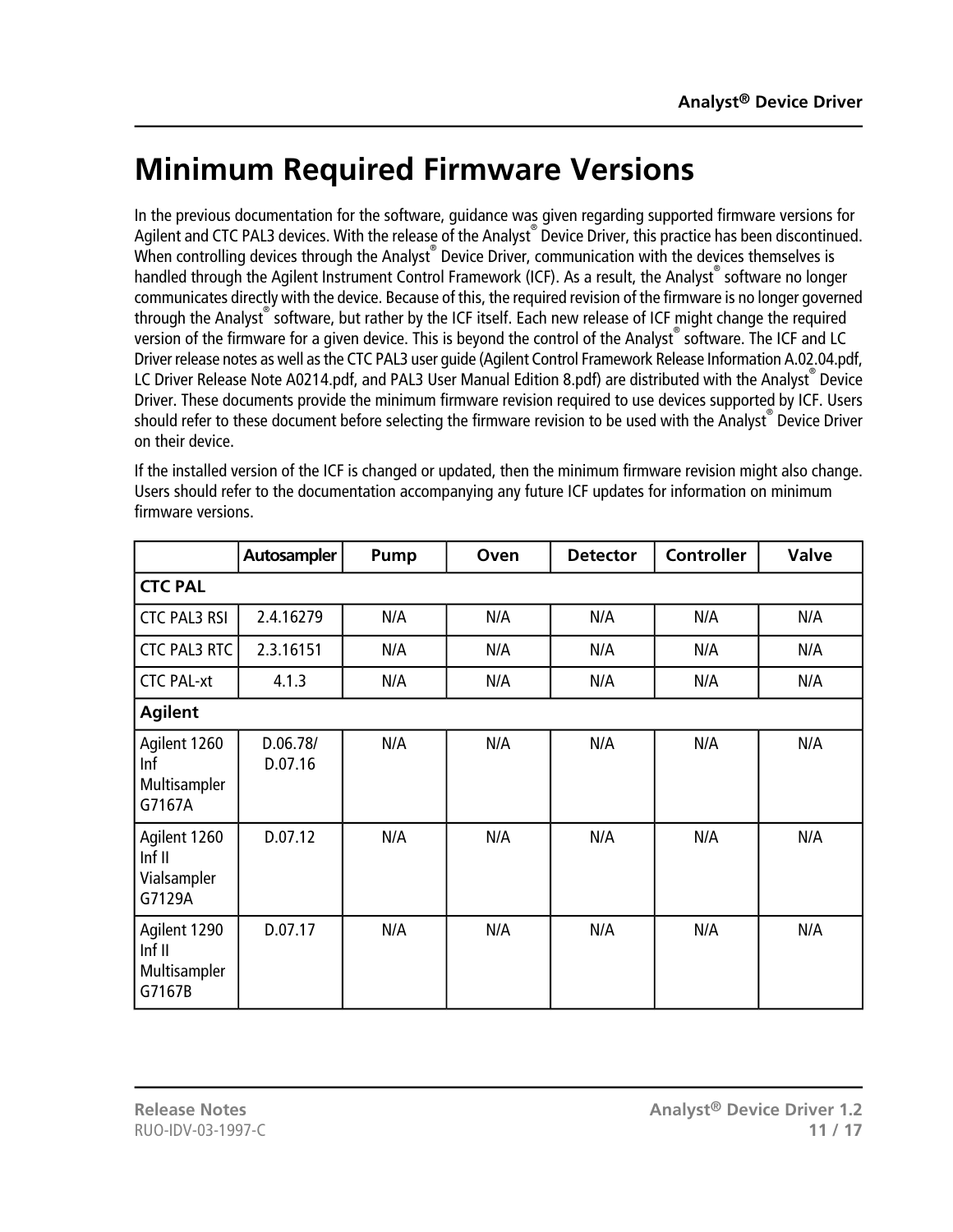### **Analyst® Device Driver**

|                                                         | Autosampler | Pump                | Oven                | <b>Detector</b>     | <b>Controller</b> | <b>Valve</b> |
|---------------------------------------------------------|-------------|---------------------|---------------------|---------------------|-------------------|--------------|
| Agilent 1290<br>Inf II High<br>Speed pump<br>G7120A     | N/A         | B.06.77/<br>B.07.10 | N/A                 | N/A                 | N/A               | N/A          |
| Agilent 1290<br>Inf II Flexible<br>pump G7104A          | N/A         | B.06.77/<br>B.07.10 | N/A                 | N/A                 | N/A               | N/A          |
| Agilent 1260<br>Inf II Quat<br>pump G7111B              | N/A         | D.07.13             | N/A                 | N/A                 | N/A               | N/A          |
| Agilent 1200<br>pump G1312B                             | N/A         | A.06.53             | N/A                 | N/A                 | N/A               | N/A          |
| Agilent 1290<br>Inf II Column<br>Oven G7116B            | N/A         | N/A                 | D.06.78/<br>C.07.10 | N/A                 | N/A               | N/A          |
| Agilent 1260<br>Inf II Column<br>Oven G7116A            | N/A         | N/A                 | C.07.10             | N/A                 | N/A               | N/A          |
| <b>Agilent Oven</b><br>G1316C,<br>DE93000116            | N/A         | N/A                 | A.07.01             | N/A                 | N/A               | N/A          |
| Agilent 1290<br>Inf II DAD<br>Detector<br>G7117B        | N/A         | N/A                 | N/A                 | D.06.77/<br>D.07.10 | N/A               | N/A          |
| Agilent 1260<br>Inf II DAD<br>Detector<br>G7117C        | N/A         | N/A                 | N/A                 | D.07.10             | N/A               | N/A          |
| <b>Agilent DAD</b><br>Detector<br>G4212A                | N/A         | N/A                 | N/A                 | B.06.73             | N/A               | N/A          |
| <b>Agilent DAD</b><br>Detector<br>G1315B,<br>DE63058257 | N/A         | N/A                 | N/A                 | A.06.50             | N/A               | N/A          |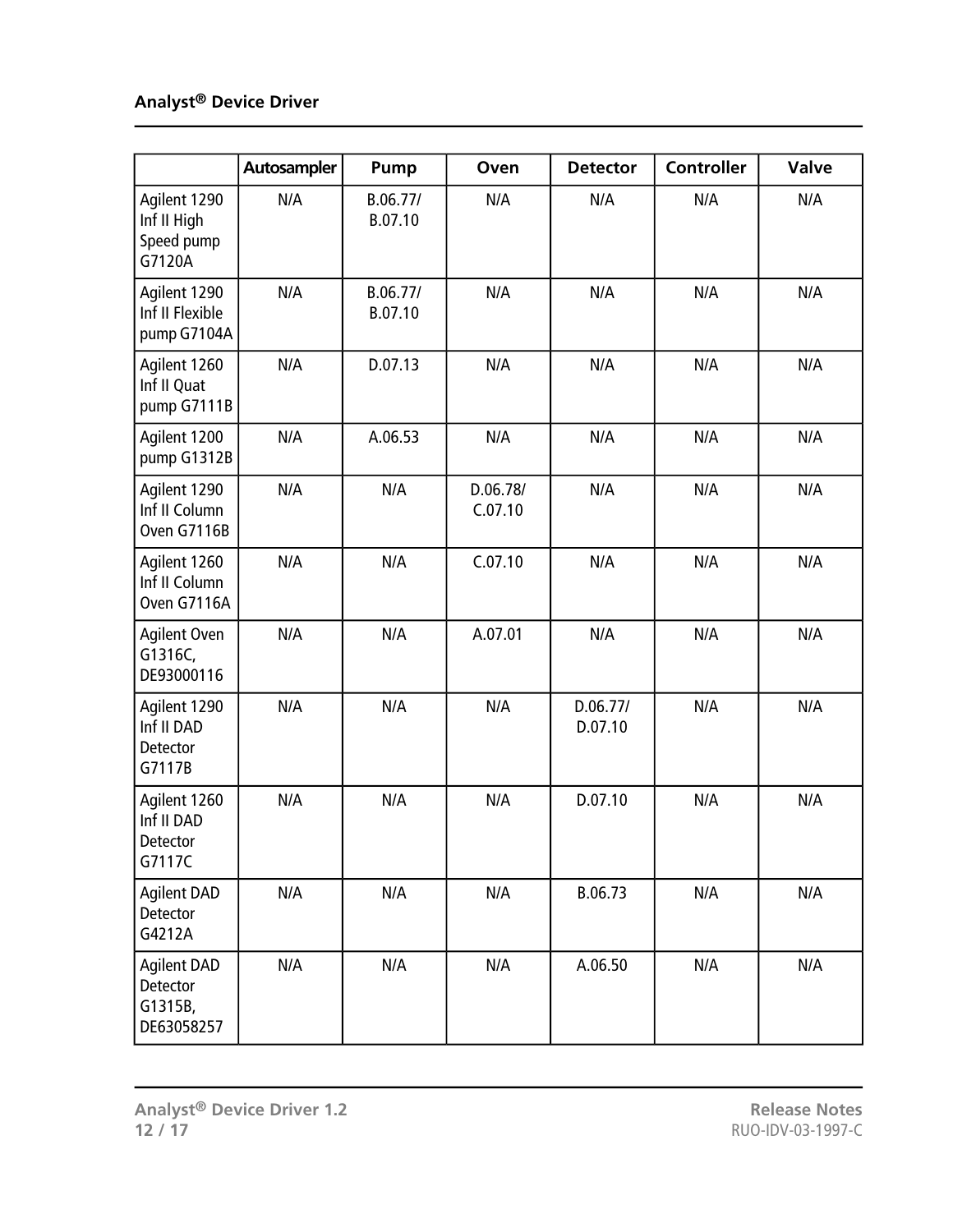|                                                 | Autosampler            | Pump | Oven      | <b>Detector</b> | <b>Controller</b> | <b>Valve</b> |
|-------------------------------------------------|------------------------|------|-----------|-----------------|-------------------|--------------|
| Agilent 1290<br><b>Infinity Valve</b><br>G1170A | N/A                    | N/A  | N/A       | N/A             | N/A               | D.07.13      |
|                                                 | <b>ExionLC™</b> System |      |           |                 |                   |              |
| ExionLC™ AC<br>pump                             | 2.04/3.11              | N/A  | N/A       | N/A             | N/A               | N/A          |
| ExionLC™ AD<br>pump                             | 3.11                   | N/A  | N/A       | N/A             | N/A               | N/A          |
| ExionLC™ AC<br>Autosampler                      | N/A                    | 1.28 | N/A       | N/A             | N/A               | N/A          |
| ExionLC™ AC<br>Oven                             | N/A                    | N/A  | 2.03/3.11 | N/A             | N/A               | N/A          |
| ExionLC™ PDA                                    | N/A                    | N/A  | N/A       | 3.11            | N/A               | N/A          |
| ExionLC™<br>Controller                          | N/A                    | N/A  | N/A       | N/A             | 3.30/3.20         | N/A          |
| <b>Shimadzu</b>                                 |                        |      |           |                 |                   |              |
| Shimadzu<br>LC30AD                              | 3.11                   | N/A  | N/A       | N/A             | N/A               | N/A          |
| Shimadzu<br>LC20ADXR                            | 2.04                   | N/A  | N/A       | N/A             | N/A               | N/A          |
| Shimadzu<br>Controller<br>CBM-20A               | N/A                    | N/A  | N/A       | N/A             | 3.11              | N/A          |

## <span id="page-12-0"></span>**Known Issues**

### **Known Issues in Version 1.2**

### **Changes to the hardware profile are not saved**

When a hardware profile is activated in the Analyst $^{\circ}$  software, the software uses the hardware profile for the mass spectrometer configuration but uses the Analyst®Device Driver (ADD) for the device configuration. If another user changes the device configuration, then this new device configuration is not saved in the hardware profile. If the Analyst® software hardware profile does not activate, then run the Auto-configure option in the ADD software. (AN-363)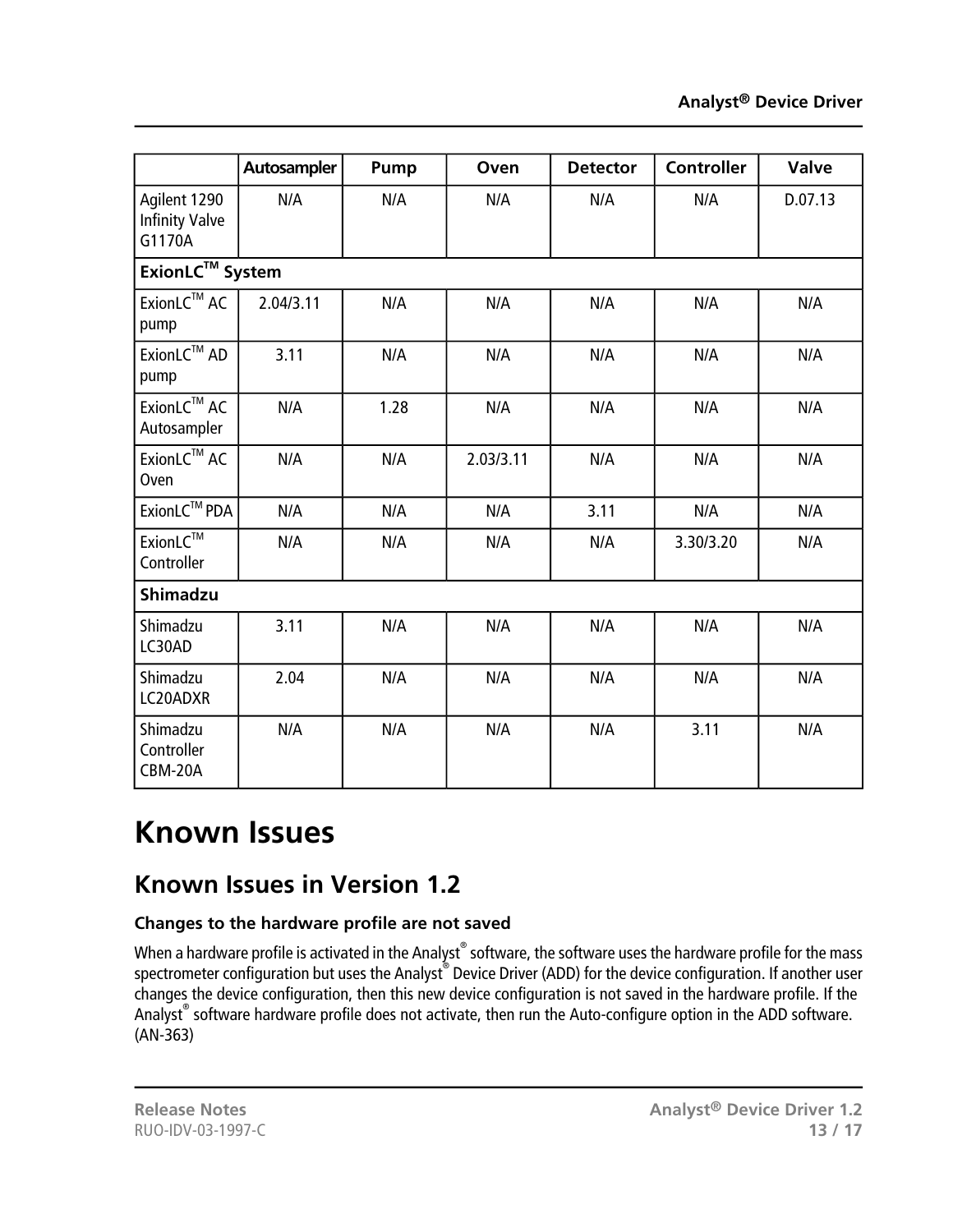#### **Non-English regional settings cause the injection volume setting to default to -1**

To avoid any issues with batch submission, the Regional and Language Settings must be set to English. (AN-945)

#### **Reason for status change to error is not provided**

When the Analyst<sup>®</sup> software detects an error from the ADD, the icon color changes to red. However, when the user double-clicks the icon, a reason for the Status mode change is not shown. Users can access the user interface to view the error or they can open the Event Viewer to view the Event Log. (AN-999)

### **Known Issues in Versions 1.1 and 1.0**

#### **An acquisition method created in older versions of the Analyst® Device Driver might not be compatible.**

For example, opening a saved Analyst® Device Driver 1.0 method in the Analyst Device Driver 1.1 method editor results in the LC portion of the method being set back to defaults, with the gradient information cleared. If this occurs, then the LC portion of the method must be recreated and then saved with the MS method. (ATF-606)

#### **Acquisition Method with Analyst® Device Driver LC components re-saved in the Manual Tuning mode shows Analyst® Device Driver as not being used in the method in the Acquisition Method editor**

When an acquisition method created using the Analyst® Device Driver and re-saved in the Manual Tuning mode of the Analyst® software is opened in the Acquisition Method editor, the Analyst® Device Driver is shown as not being used in the method. To fix this issue, right-click **Analyst Device Driver** and then select the **Use** option to start using the LC component of the method again. To avoid this issue, do not re-save the acquisition method with the Analyst® Device Driver LC components in the Manual Tuning mode. (AN-360)

#### **Hardware profile does not store information about individual peripheral devices connected in an LC stack**

When using the Analyst $^\circ$  software, the hardware profile identifies the devices contained within the profile. For example, mass spectrometer model, autosampler, pump, and so on. The Analyst® Device Driver operates as a software application, therefore, no information is recorded within the hardware profile about the individual devices that are configured within the application. As a result, the Analyst® software is unable to validate methods created using the Analyst® Device Driver to make sure that actively-configured LC devices match those stored within a previously created method. If there is a mismatch, then the acquisition fails. To avoid this issue, make sure that the active LC devices match those that were active in the hardware profile when the method was saved. We recommend the use of unique hardware profile names that also indicate the basic LC components configured. (AN-363)

#### **Acquisition stops and an error is generated when a hardware profile with an integrated autosampler and Analyst® Device Driver is used**

If an acquisition is started when the active hardware profile contains both an integrated autosampler (from the Autosampler list in the Hardware Configuration Editor) as well as the Analyst® Device Driver, then acquisition might stop with the device statuses turning red. This scenario can occur if the integrated autosampler is added to the hardware profile (and shown) before the Analyst® Device Driver is added. To avoid this issue, when creating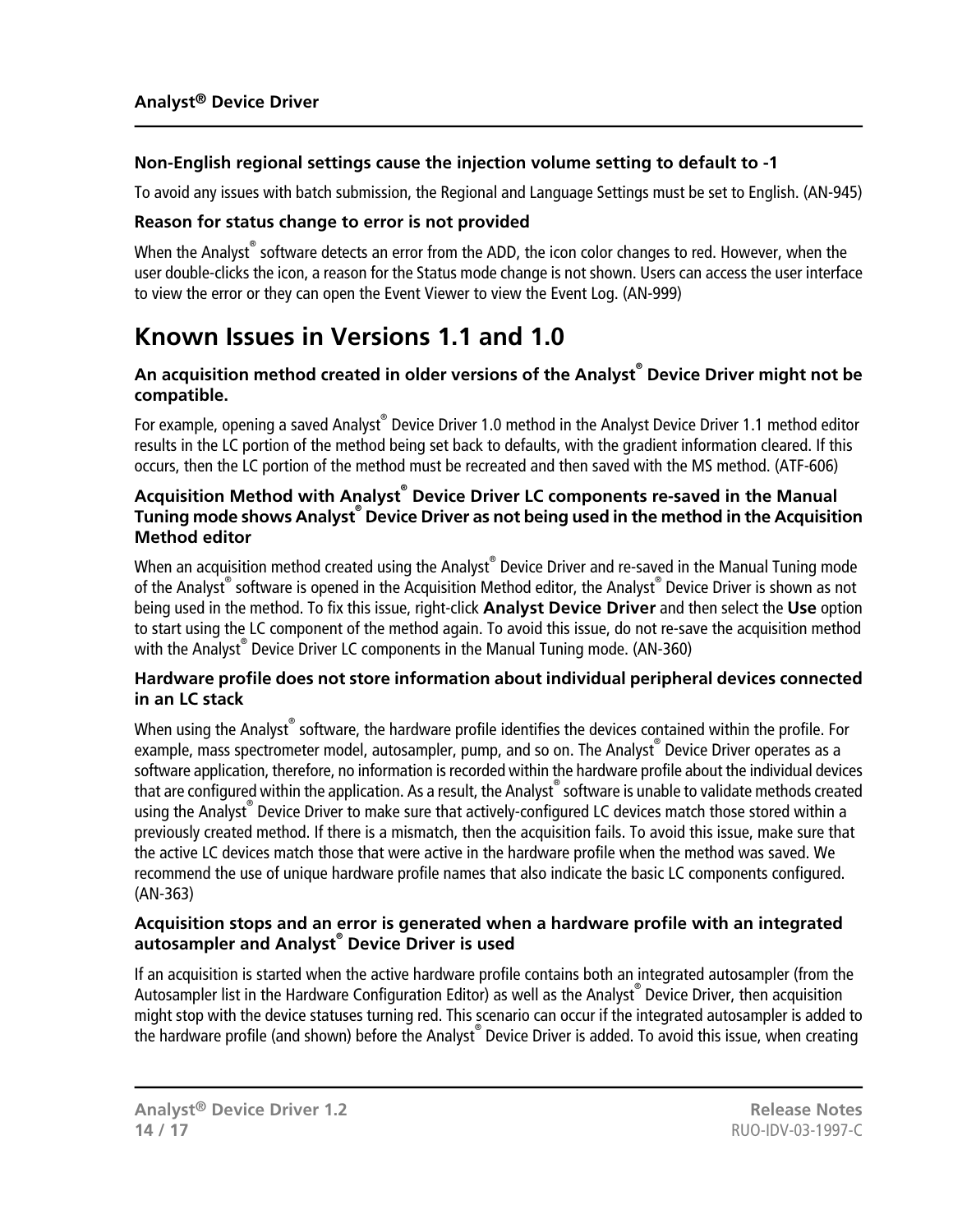a hardware profile that contains both an integrated autosampler as well as the Analyst® Device Driver, make sure that the Analyst® Device Driver is added before the autosampler and is listed above the autosampler in the profile.



**Figure 1-1 Hardware profile with Analyst® Device Driver and CTC PAL Autosampler**

This also applies for situations where the Analyst® Device Driver will coexist with another software application that is controlling the autosampler (such as with Eksigent<sup>®</sup>, MPX<sup>™</sup> driver software, and other AAO-controlled systems). The Analyst® Device Driver should always be added first, with the autosampler-containing system added after. In this setup, only one autosampler can be included in the profile (except when using the MPX<sup>TM</sup> driver software). A hardware profile that contains an integrated autosampler as well as an Analyst® Device Driver-controlled autosampler cannot be used. (AN-368)

#### **Cannot install the MPXTM driver software if the Analyst® Device Driver is already installed on the computer**

If the MPX™ driver software is removed after the Analyst® Device Driver is installed, then the MPX™ driver software cannot be installed again. To resolve this issue, remove the Analyst® Device Driver, install the MPX™ driver software, and then install the Analyst® Device Driver. (AN-524)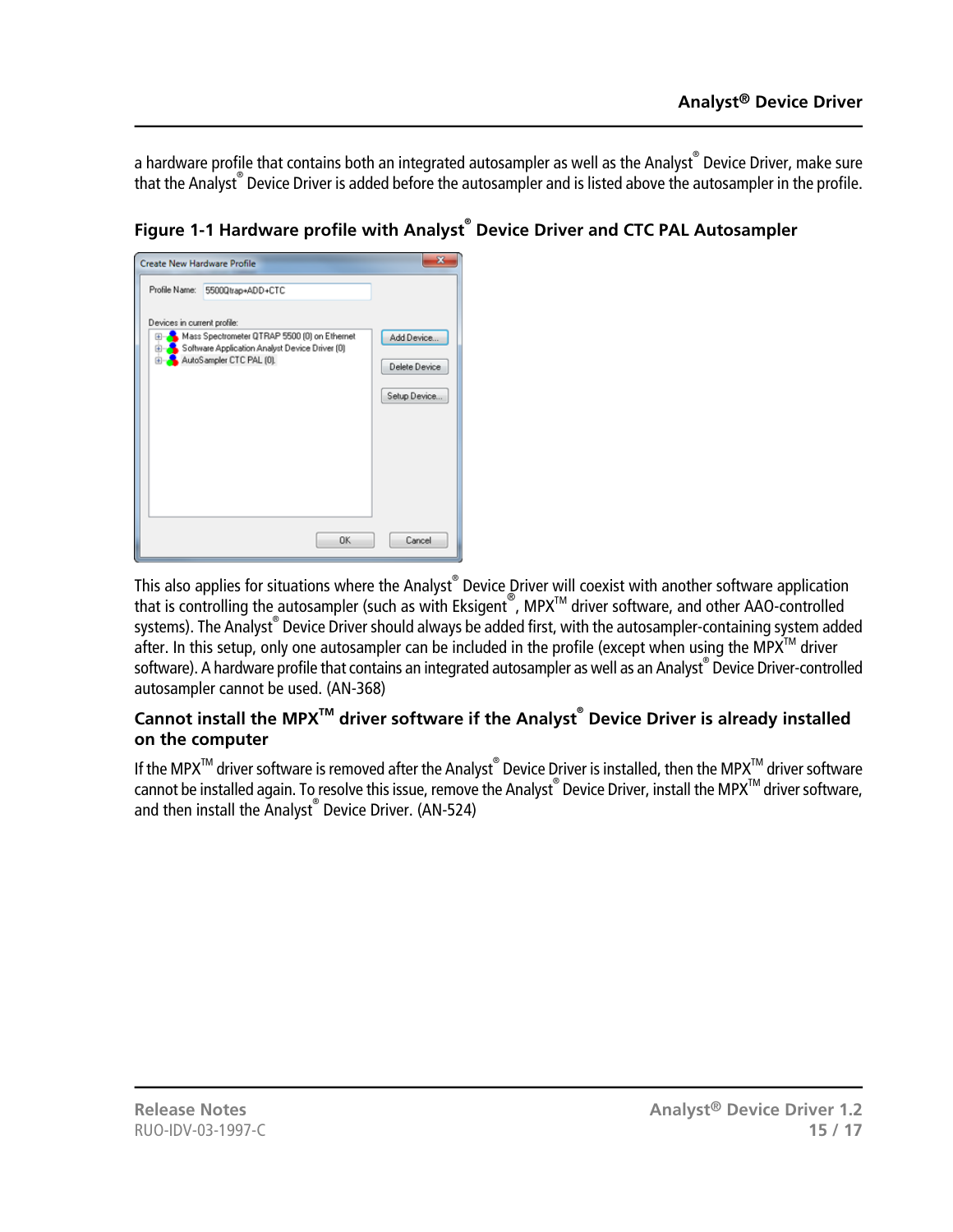# **New Features and Changes from Version 1.0 to Version 1.1**

- <span id="page-15-0"></span>• The sampler can be custom programmed for the automated addition of an internal standard (IS) to the vials before injection. The pumps stop running to allow addition of the IS. This feature is also known as the Custom Injector Program and is available in the ADD 1.1 Method Editor.
- Custom plate creation is supported. Refer to the *ADD Tutorial*.
- Generic plate selection is supported. Refer to the *ADD Tutorial*.
- The pressure gradient of the chromatographic run can be recorded. Refer to the *ADD Tutorial*
- Users are able to set the cooler temperature for cooled autosamplers. When configuring the hardware profile, after using the auto-configure option, double-click on the autosampler, select the option for "Cooler installed" and then change the Mode to "Variable temperature mode (method parameter)."
- Issue AN-768 has been fixed. In rare instances, samples could be injected in the wrong order.
- Issue ATF-568 has been fixed. The first run of a newly started batch was always isocratic, using the start gradient of the last sample. This has been corrected and now all samples use the gradient information from the method.
- Issue ATF-569 has been fixed. The pumps would start pumping immediately after activation of the hardware profile, using the last set flow rate.
- Issue ATF-575 has been fixed. In some instances, the pumps would not stop when an error was encountered during a batch run.
- Issue ATF-577 has been fixed. An acquisition error would occur if the LC method had a duration or stop-time that was longer than the MS portion of the method. Now, MS acquisition will follow the method duration set within the MS method and the LC devices will follow the duration set in the LC portion of the method. It is recommended however, that both methods be set to the same duration.
- Issue ATF-589 has been fixed. Previously depending on the resolution of the user's monitor, the Analyst<sup>®</sup> Device Driver method editor may have been shown with scroll-bars, requiring manual scrolling to see all parts of the method. This has been corrected and the method editor will automatically resize.
- Issue ATF-601 has been fixed. Previously if a missing vial was encountered during a run, the batch would be aborted but the system would continue to run. Now, if set in the Analyst and Analyst Device Driver software, the sample acquisition will be executed without the LC gradient when a missing vial is encountered, and the system will proceed to the next sample at the end of that 'acquisition.'

**Note:** In the Analyst Queue Options dialog box, select the "Fail whole batch in case of missing vial" check box if desired, click OK, and then start the batch run. The batch stops if the "Ignore Missing Vessel "option is selected in the ADD Control dialog of the autosampler.